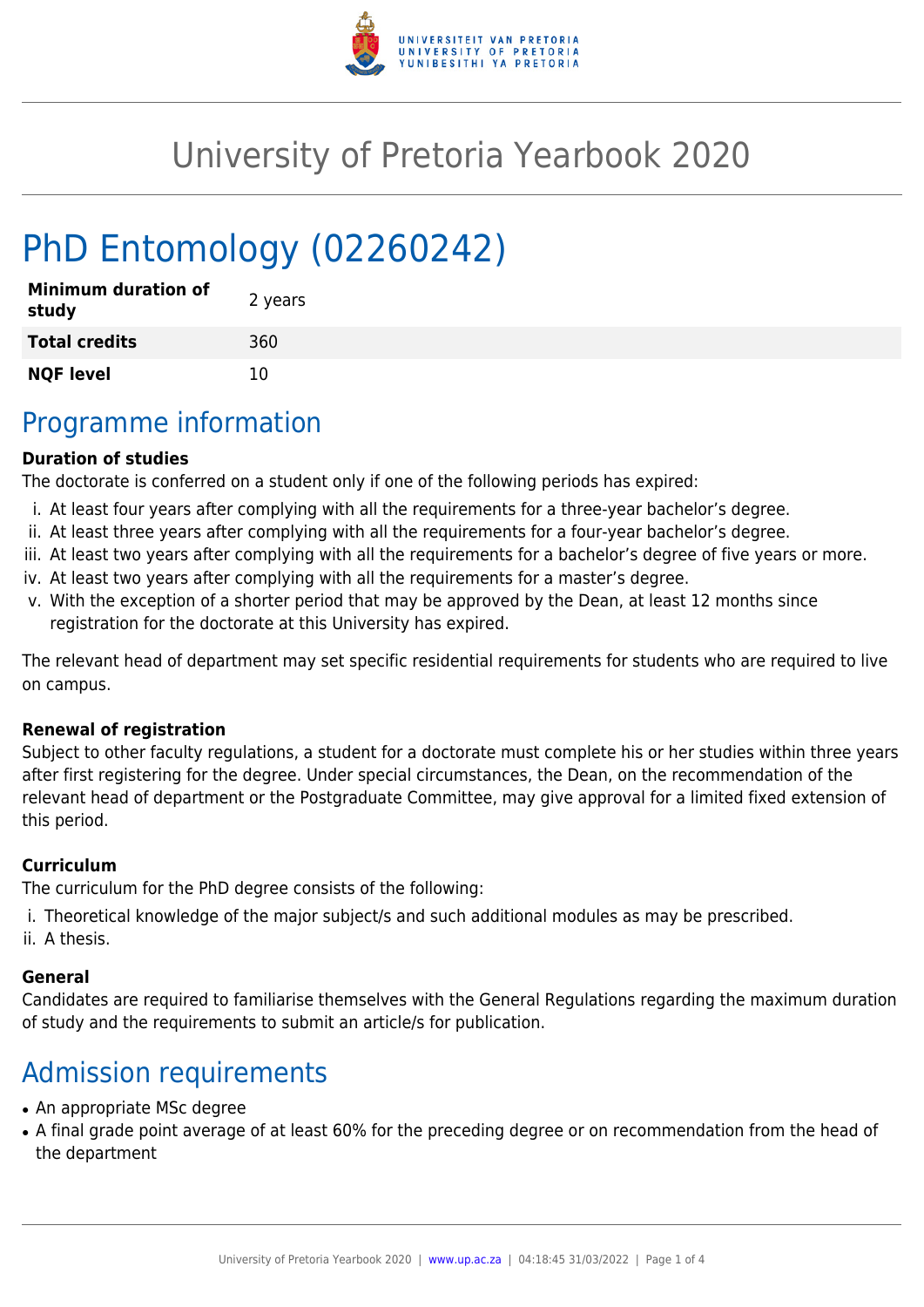

# Examinations and pass requirements

- i. Consult the General Regulations that apply to the calculation of marks.
- ii. In order to obtain the PhD degree the candidate must:
- pass the examinations and the prescribed modules, as determined in the study programme;
- pass the thesis; and
- pass the final examination on the thesis and general subject knowledge.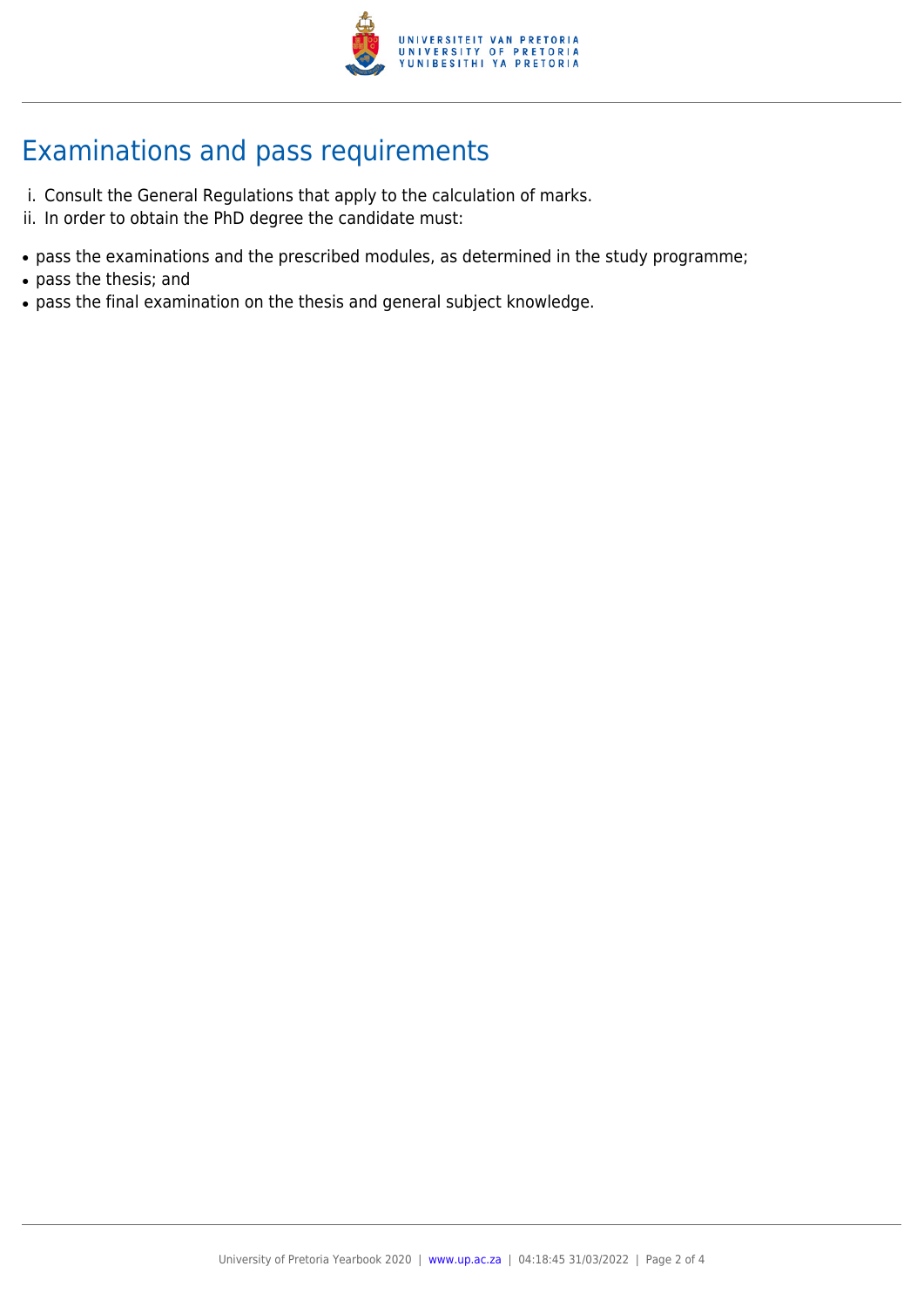

## Curriculum: Year 1

**Minimum credits: 360**

### **Core modules**

[Thesis: Entomology 990](https://www.up.ac.za/mechanical-and-aeronautical-engineering/yearbooks/2020/modules/view/ENT 990) (ENT 990) - Credits: 360.00